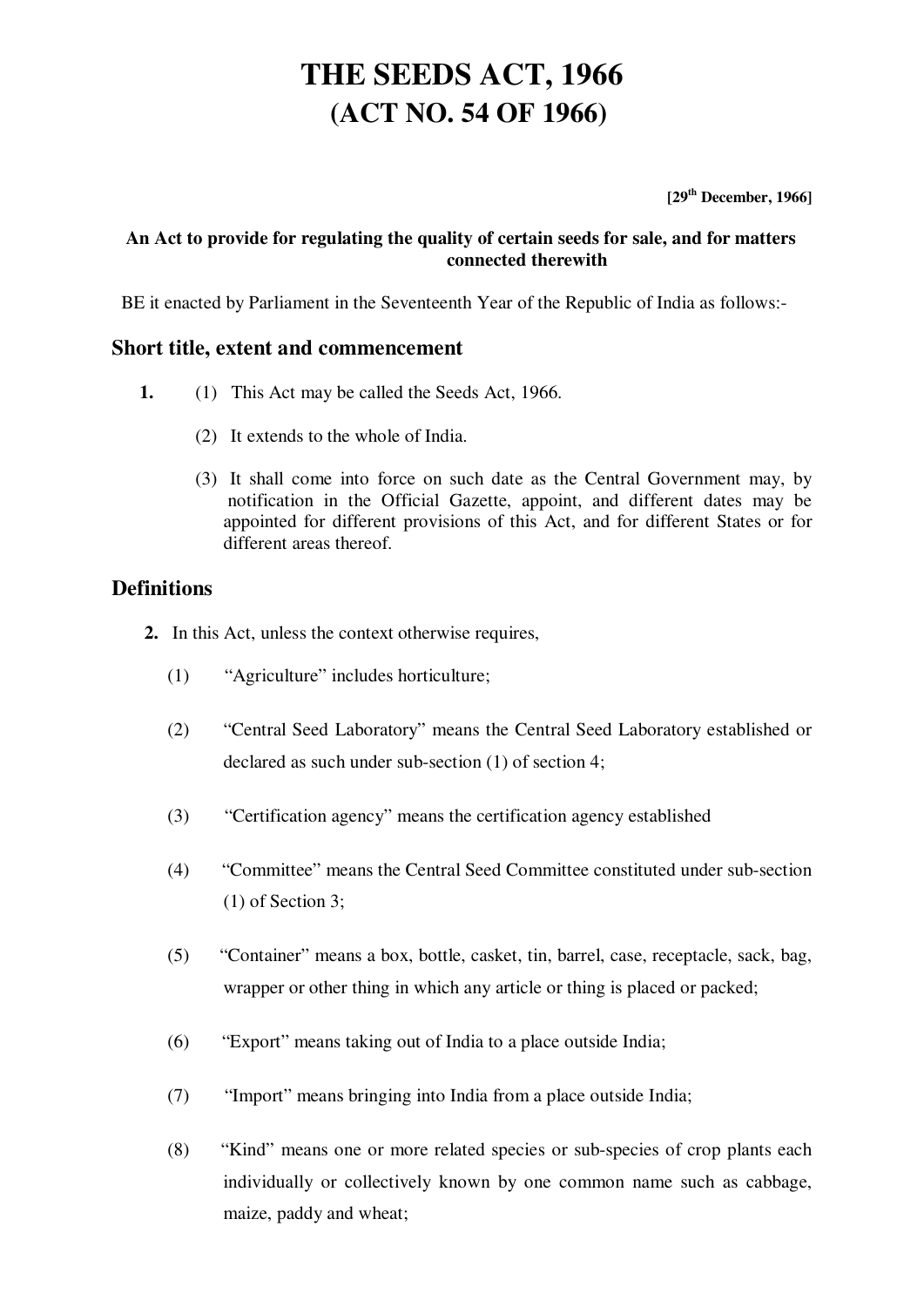- (9) "notified kind or variety" , in relation to any seed, means any kind or variety thereof notified under Section 5;
- (10) "Prescribed" means prescribed by rules made under this act;
- (11) "seed" means any of the following classes of seeds used for sowing or planting-
	- (i) seeds of food crops including edible oil seeds and seeds of fruits and vegetables;
	- (ii) cotton seeds;
	- (iii) seeds of cattle fodder;

and includes seedlings, and tubers, bulbs, rhizomes, roots, cuttings, all types of grafts and other vegetatively propagated material, of food crops or cattle fodder;

- (12) "Seed Analyst" means a Seed Analyst appointed under section 12;
- (13) "Seed Inspector" means a Seed Inspector appointed under section 13;
- (14) "State Government", in relation to a Union territory, means the administrator thereof;
- (15) "State Seed Laboratory", in relation to any State, means the State Seed Laboratory established or declared as such under sub-section (2) of section 4 for that State; and
- (16) "variety" means a sub-division of a kind identifiable by growth, yield, plant, fruit, seed, or other characteristic.

## **Central Seed Committee**

- **3**. (1) The Central Government shall, as soon as may be after the commencement of this Act, constitute a Committee called the Central Seed Committee to advise the Central Government and the State Governments on matters arising out of the administration of this Act and to carry out the other functions assigned to it by or under this Act.
	- (2) The Committee shall consist of the following members, namely:-
		- (i) a Chairman to be nominated by the Central Government;
		- (ii) eight persons to be nominated by the Central Government to represent such interests that Government thinks fit, of whom not less than two persons shall be representatives of growers of seed;
		- (iii) one person to be nominated by the Government of each of the States.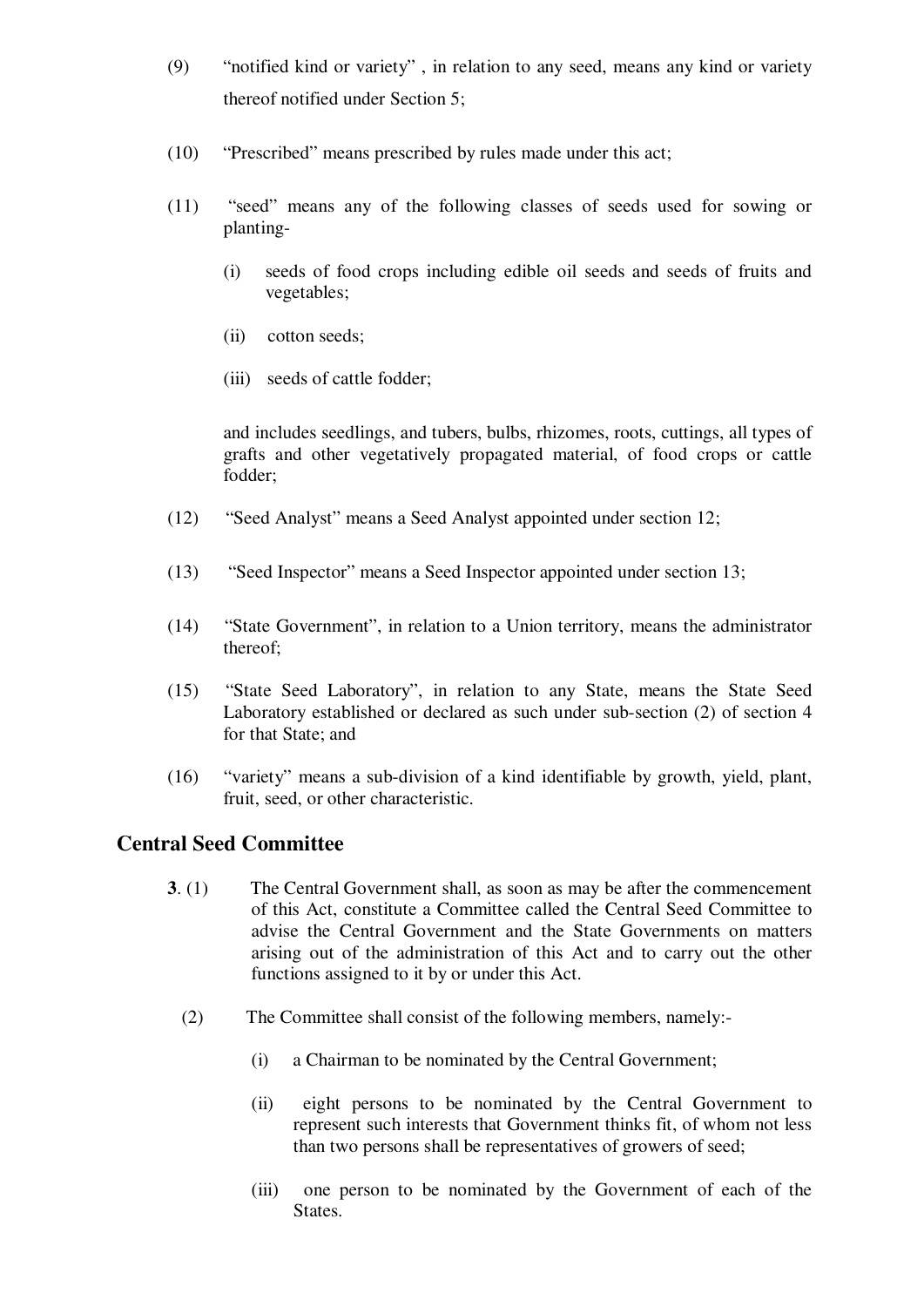- (3) The members of the Committee shall, unless their seats become vacant earlier by resignation, death or otherwise, be entitled to hold office for two years and shall be eligible for renomination.
- (4) The Committee may, subject to the previous approval of the Central Government, make bye-laws fixing the quorum and regulating its own procedure and the conduct of all business to be transacted by it.
- (5) The Committee may appoint one or more sub-committees, consisting wholly of members of the Committee or wholly of other persons or partly of members of the Committee and partly of other persons, as it thinks fit, for the purpose of discharging such of its functions as may be delegated to such sub-committee or sub-committees by the Committee.
- (6) The functions of the Committee or any sub-committee thereof may be exercised notwithstanding any vacancy therein.
- (7) The Central Government shall appoint a person to be the secretary of the Committee and shall provide the Committee with such clerical and other staff as the Central Government considers necessary.

## **Central Seed Laboratory and State Seed Laboratory**

- **4.** (1) The Central Government may, by notification in the Official Gazette, establish a Central Seed Laboratory or declare any seed laboratory as the Central Seed Laboratory to carry out the functions entrusted to the Central Seed Laboratory by or under this Act.
	- (2) The State Government may, by notification in the Official Gazette, establish one or more State Seed Laboratories or declare any seed laboratory as a State Seed Laboratory where analysis of seeds of any notified kind or variety shall be carried out by Seed Analysts under this Act in the prescribed manner.

## **Power to notify kinds or varieties of seeds**

**5.** If the Central Government, after consultation with the committee, is of opinion that it is necessary or expedient to regulate the quality of seed of any kind or variety to be sold for purposes of agriculture, it may, by notification in the Official Gazette, declare such kind or variety to be a notified kind or variety for the purposes of the Act and different kinds or varieties may be notified for different States or for different areas thereof.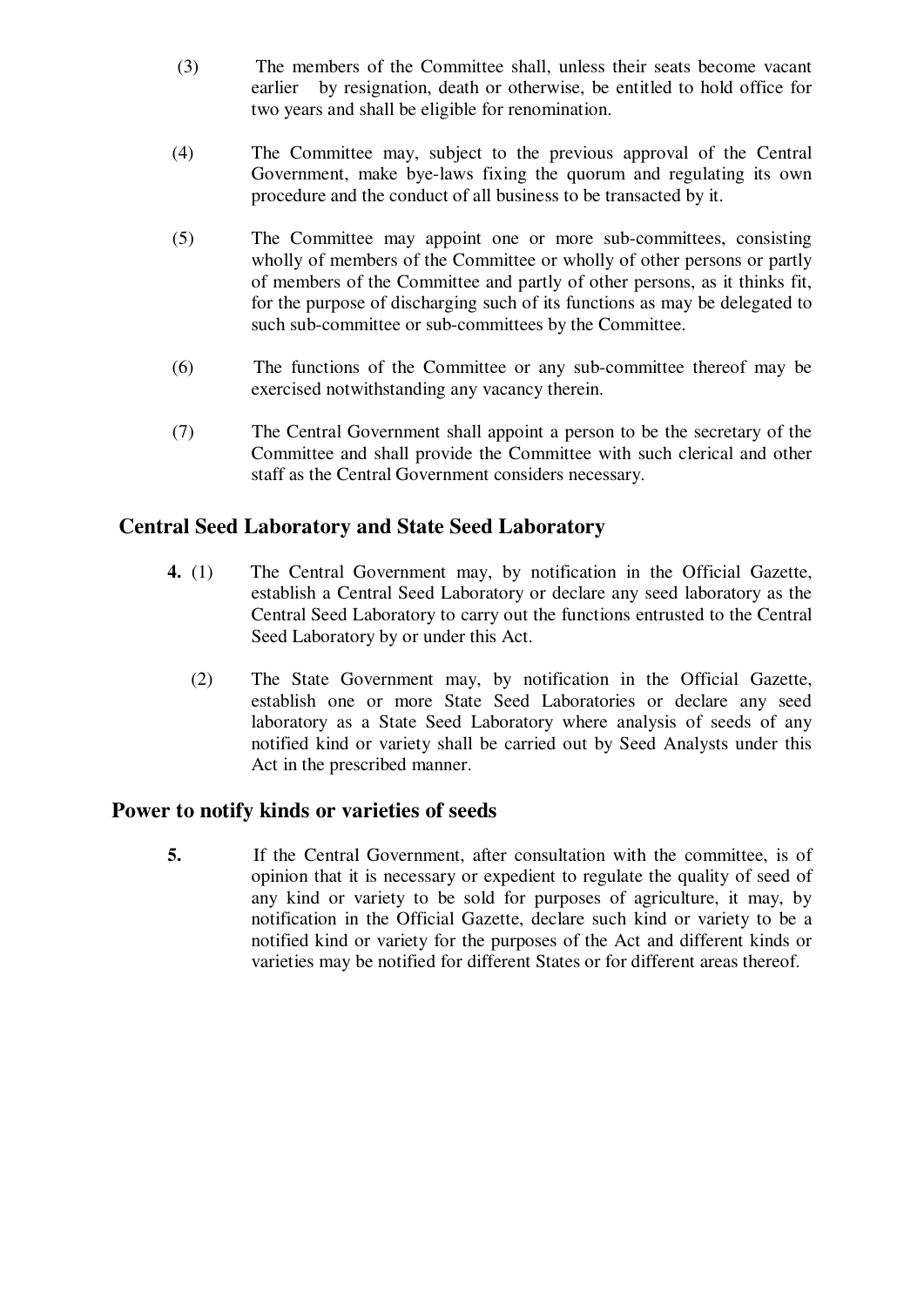# **Power to specify minimum limits of germination and purity, etc.**

- **6**. The Central Government may, after consultation of the Committee and by notification in the Official Gazette, specify –
	- (a) the minimum limits of germination and purity with respect to any seed of any notified kind or variety:
	- (b) the mark or label to indicate that such seed conforms to the minimum limits of germination and purity specified under clause (a) and the particulars which marks or label may contain.

# **Regulation of sale of seeds of notified kinds or varieties**

- **7.** No person shall, himself or by any other person on his behalf, carry on the business of selling, keeping for sale, offering to sell, bartering or otherwise supplying any seed of any notified kind or variety, unless-
	- (a) such seed is identifiable as to its kind or variety;
	- (b) such seed conforms to the minimum limits of germination and purity specified under clause (a) of section 6;
	- (c) the container of such seed bears in the prescribed manner, the mark or label containing the correct particulars thereof, specified under clause (b) of section 6; and
	- (d) he complies with such other requirements as may be prescribed.

# **Certification agency**

**8.** The State Government or the Central Government in consultation with the State Government may, by notification in the Official Gazette, establish a certification agency for the State to carry out the functions entrusted to the certification agency by or under this Act.

# **Grant of certificate by certification agency**

- **9.** (1) Any person selling, keeping for sale, offering to sell, bartering or otherwise supplying any seed of any notified kind or variety may, if he desires to have such seed certified by the certification agency, apply to the certification agency for the grant of a certificate for the purpose.
	- (2) Every application under sub-section (1) shall be made in such form, shall contain such particulars and shall be accompanied by such fees as may be prescribed.
	- (3) On receipt of any such application for the grant of a certificate, the certification agency may, after such enquiry as it thinks fit and after satisfying itself that the seed to which the application relates conforms to the minimum limits of germination and purity specified for that seed under clause (a) of section 6, grant a certificate in such form and on such conditions as may be prescribed.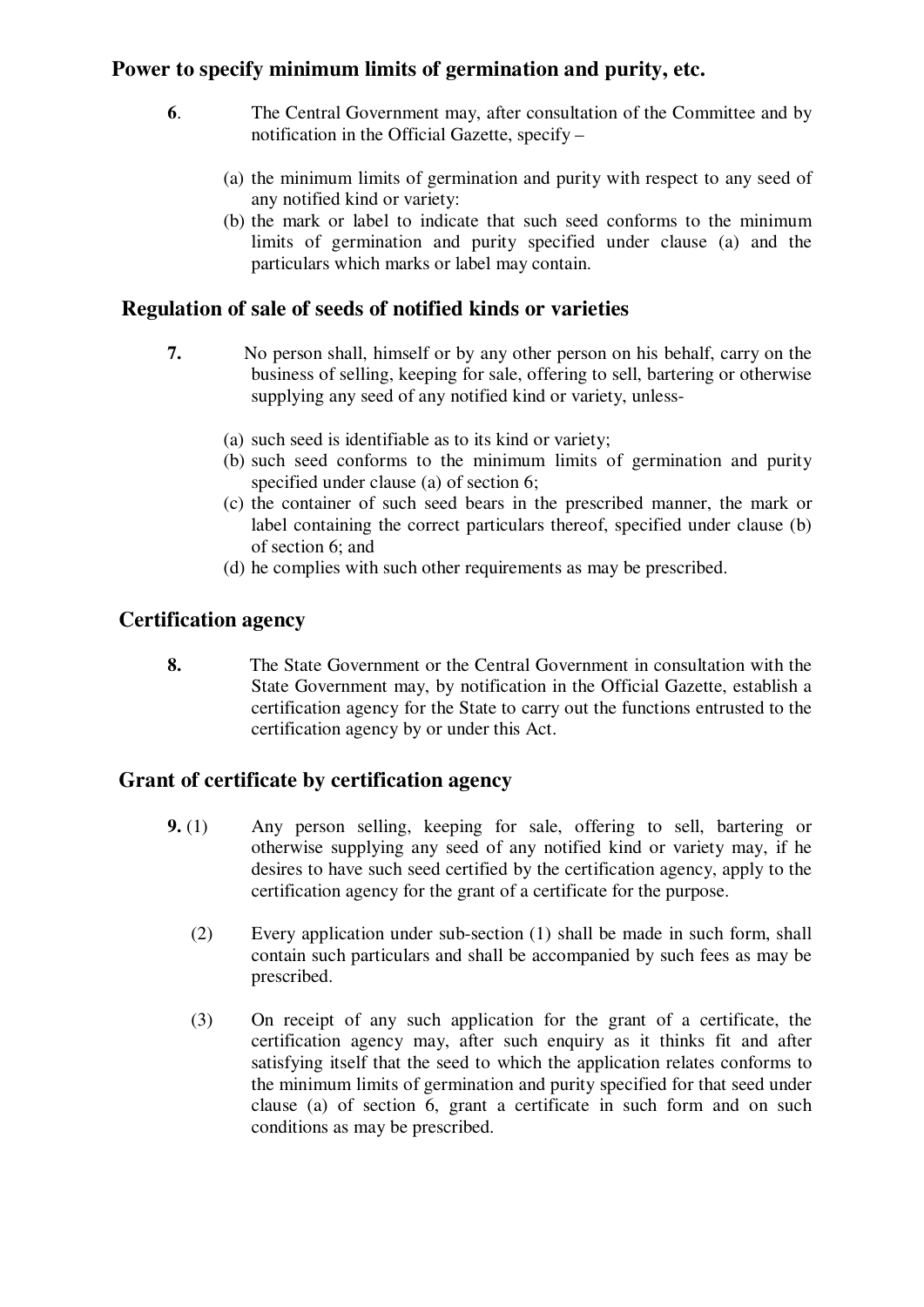# **Revocation of certificate**

- **10.** If the certification agency is satisfied, either on a reference made to it in this behalf or otherwise, that-
	- (a) the certificate granted by it under section 9 has been obtained by misrepresentation as to an essential fact; or
	- (b) the holder of the certificate has, without reasonable cause, failed to comply with the conditions subject to which the certificate has been granted or has contravened any of the provisions of this Act or the rules made thereunder;

then, without prejudice to any other penalty to which the holder of the certificate may be liable under this Act, the certification agency may, after giving the holder of the certificate an opportunity of showing cause, revoke the certificate.

# **Appeal**

**11.** (1) Any person aggrieved by a decision of a certification agency under section 9 or section 10, may, within thirty days from the date on which the decision is communicated to him and on payment of such fees as may be prescribed, prefer an appeal to such authority as may be specified by the State Government in this behalf:

> Provided that the appellate authority may entertain an appeal after the expiry of the said period of thirty days if it is satisfied that the appellate was prevented by sufficient cause from filing the appeal in time.

- (2) On receipt of an appeal under sub-section (1), the appellate authority shall, after giving the appellant an opportunity of being heard, dispose of the appeal as expeditiously as possible.
- (3) Every order of the appellate authority under this section shall be final.

## **Seed Analysts**

**12.** The State Government may, by notification in the Official Gazette, appoint such persons as it thinks fit, having the prescribed qualifications, to be Seed Analysts and define the areas within which they shall exercise jurisdiction.

#### **Seed Inspectors**

- **13.** (1) The State Government may, by notification in the Official Gazette, appoint such persons as it thinks fit, having the prescribed qualifications, to be Seed Inspectors and define the areas within which they shall exercise jurisdiction.
	- (2) Every Seed Inspector shall be deemed to be a public servant within the meaning of section 21 of the Indian Penal Code (45 of 1860) and shall be officially subordinate to such authority as the State Government may specify in this behalf.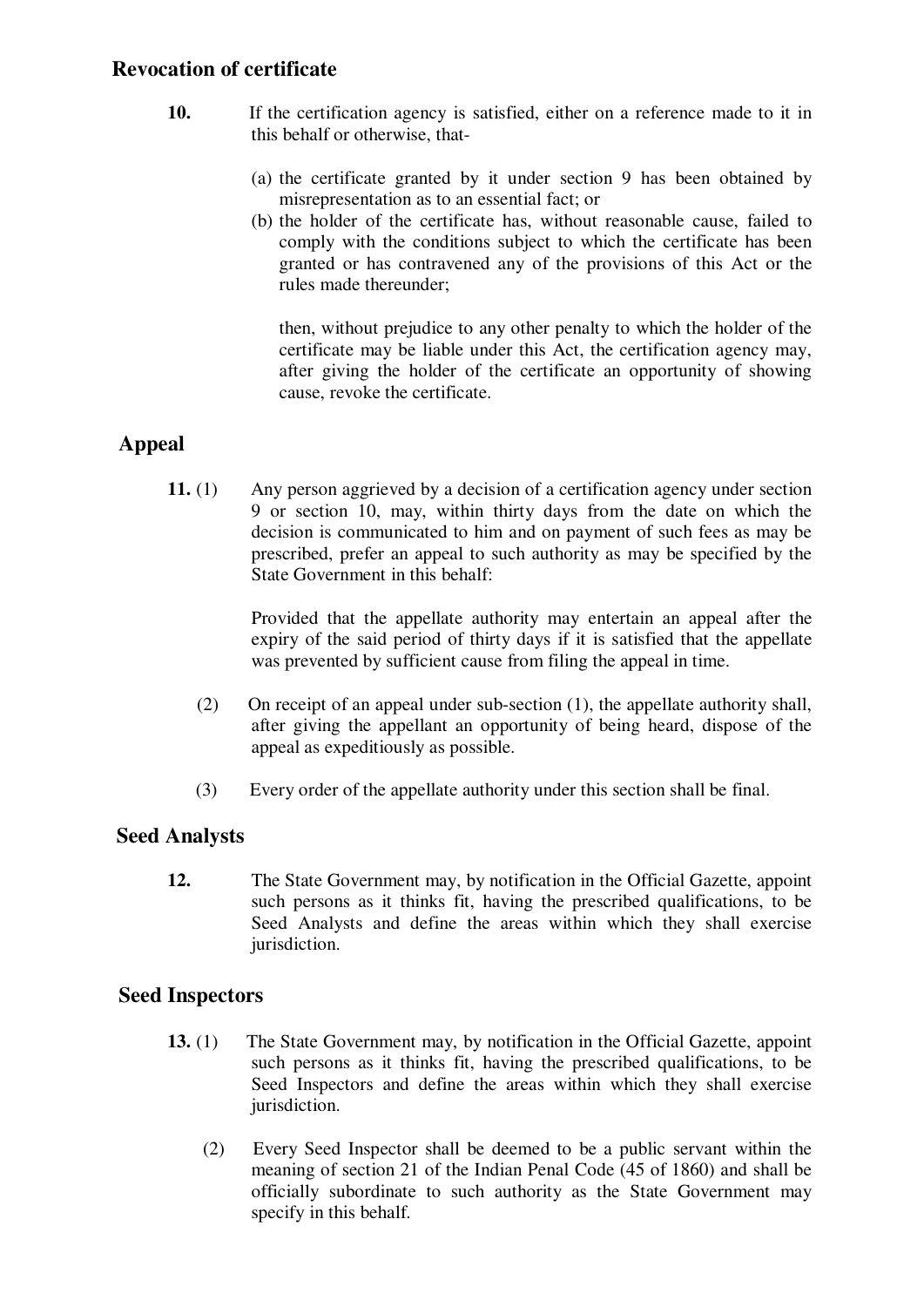## **Powers of Seed Inspector**

- **14.** (1) The Seed Inspector may-
	- (a) take samples of any seed of any notified kind or variety from-
		- (i) any person selling such seed; or
		- (ii) any person who is in the course of conveying, delivering or preparing to deliver such seed to a purchaser or a consignee; or
		- (iii) a purchaser or a consignee after delivery of such seed to him;
	- (b) send such sample for analysis to the Seed Analyst for the area within which such sample has been taken;
	- (c) enter and search at all reasonable times, with such assistance, if any, as he considers necessary, any place in which he has reason to believe that an offence under this Act has been or is being committed and order in writing the person in possession of any seed in respect of which the offence has been or is being committed, not to dispose of any stock of such seed for a specific period not exceeding thirty days or, unless the alleged offence is such that the defect may be removed by the possessor of the seed, seize the stock of such seed;
	- (d) examine any record, register, document or any other material object found in any place mentioned in clause (c) and seize the same if he has reason to believe that it may furnish evidence of the commission of an offence punishable under this Act; and
	- (e) exercise such other powers as may be necessary for carrying out the purposes of this Act or any rule made thereunder.
- (2) Where any sample of any seed of any notified kind or variety is taken under clause (a) of sub-section (1), its cost, calculated at the rate at which such seed is usually sold to the public, shall be paid on demand to the person from whom it is taken.
- (3) The power conferred by this section includes power to break-open any container in which any seed of any notified kind or variety may be contained or to break-open the door of any premises where any such seed may be kept for sale:

 Provided that the power to break-open the door shall be exercised only after the owner or any other person in occupation of the premises, if he is present therein, refuses to open the door on being called upon to do so.

- (4) Where the Seed Inspector takes any action under clause (a) of sub-section (1), he shall, as far as possible, call not less than two persons to be present at the time when such action is taken and take their signatures on a memorandum to be prepared in the prescribed form and manner.
- (5) The provisions of the Code of Criminal Procedure, 1898 (5 of 1898), shall, so far as may be, apply to any search or seizure under this section as they apply to any search or seizure made under the authority of a warrant issued under section 98 of the said Code.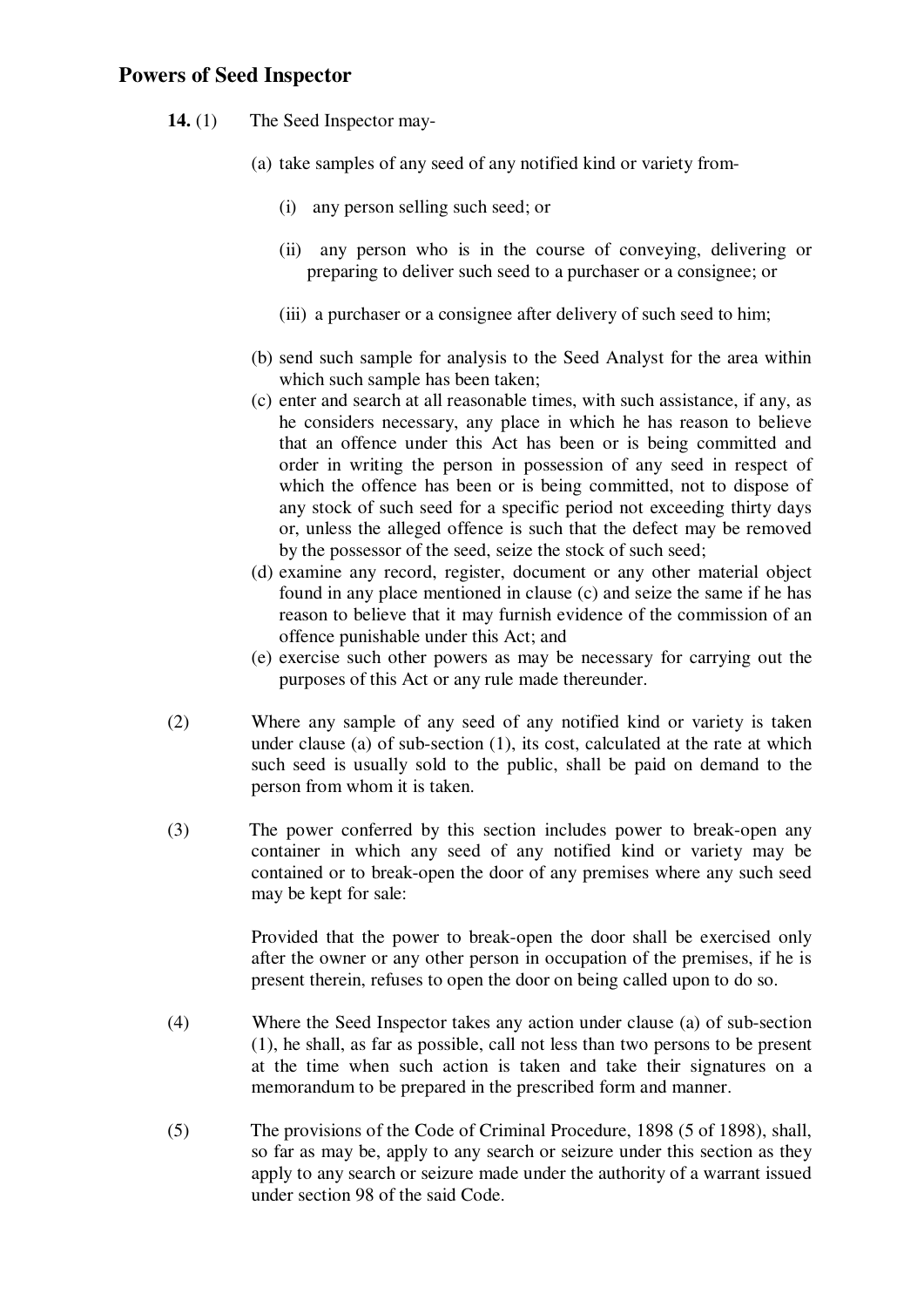## **Procedure to be followed by Seed Inspectors**

- **15.** (1) Whenever a Seed Inspector intends to take sample of any seed of any notified kind or variety for analysis, he shall-
	- (a) give notice in writing, then and there, of such intention to the person from whom he intends to take sample;
	- (b) except in special cases provided by rules made under this Act, take three representative samples in the prescribed manner and mark and seal or fasten up each sample in such manner as its nature permits.
	- (2) When samples of any seed of any notified kind or variety are taken under sub-section (1), the Seed Inspector shall-
		- (a) deliver one sample to the person from whom it has been taken;
		- (b) send in the prescribed manner another sample for analysis to the Seed Analyst for the area within which such sample has been taken; and
		- (c) retain the remaining sample in the prescribed manner for production in case any legal proceedings are taken or for analysis by the Central Seed Laboratory under sub-section (2) of section 16, as the case may be.
	- (3) If the person from whom the samples have been taken refuses to accept one of the samples, the Seed Inspector shall send intimation to the Seed Analyst of such refusal and thereupon the Seed Analyst receiving the sample for analysis shall divide it into two parts and shall seal or fasten up one of those parts and shall cause it, either upon receipt of the sample or when he delivers his report, to be delivered to the Seed Inspector who shall retain it for production in case legal proceedings are taken.
	- (4) Where a Seed Inspector takes any action under clause (c) of sub-section (1) of section 14:
		- (a) he shall use all despatch in ascertaining whether or not the seed contravenes any of the provisions of section 7 and if it is ascertained that the seed does not so contravene, forthwith revoke the order passed under the said clause or, as the case may be, take such action as may be necessary for the return of the stock of the seed seized;
		- (b) if he seizes the stock of the seed, he shall, as soon as may be, inform a magistrate and take his orders as to the custody thereof;
		- (c) without prejudice to the institution of any prosecution, if the alleged offence is such that the defect may be removed by the possessor of the seed, he shall, on being satisfied that the defect has been so removed, forthwith revoke the order passed under the said clause.
	- (5) Where as Seed Inspector seizes any record, register, document or any other material object under clause (d) of sub-section (1) of section 14, he shall, as soon as may be, inform a magistrate and take his orders as to the custody thereof.

## **Report of Seed Analyst**

**16.** (1) The Seed Analyst shall, as soon as may be after the receipt of the sample under sub-section (2) of section 15, analyse the sample at the State Seed Laboratory and deliver, in such form as may be prescribed, one copy of the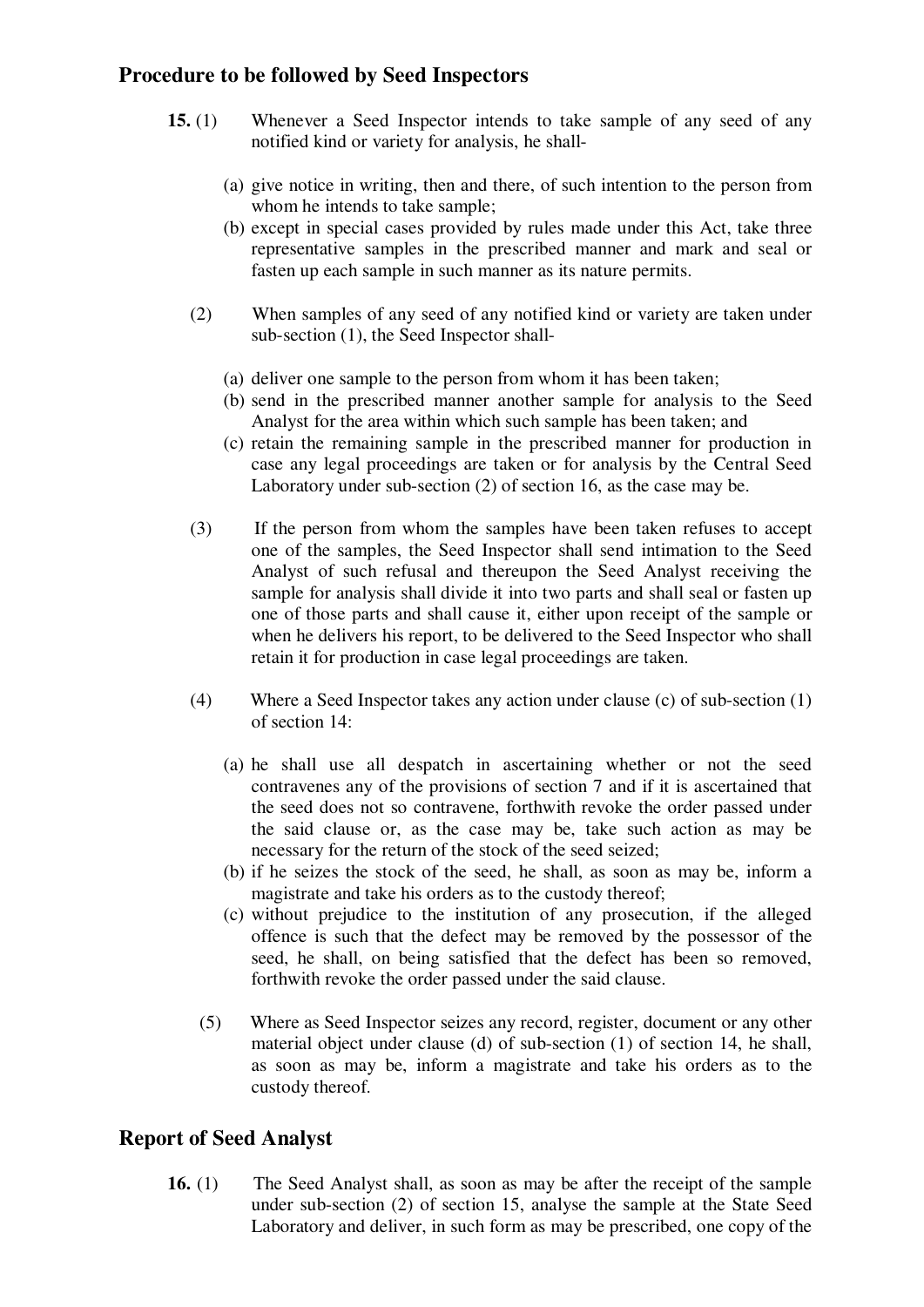report of the result of the analysis to the Seed Inspector and another copy thereof to the person from whom the sample has been taken.

- (2) After the institution of a prosecution under this Act, the accused vendor or the complainant may, on payment of the prescribed fee, make an application to the court for sending any of the samples mentioned in clause (a) or clause (c) of sub-section (2) of section 15 to the Central Seed Laboratory for its report and on receipt of the application, the court shall first ascertain that the mark and the seal or fastening as provided in clause (b) of sub-section (1) of section 15 are intact and may then despatch the sample under its own seal to the Central Seed Laboratory which shall thereupon send its report to the court in the prescribed form within one month from the date of receipt of the sample, specifying the result of the analysis.
- (3) The report sent by the Central Seed Laboratory under sub-section (2) shall supersede the report given by the Seed Analyst under sub-section (1).
- (4) Where the report sent by the Central Seed Laboratory under sub-section (2) is produced in any proceedings under Section 19, it shall not be necessary in such proceedings to produce any sample or part thereof taken for analysis.

### **Restriction on export and import of seeds of notified kinds or varieties**

- **17.** No person shall, for the purpose of sowing or planting by any person (including himself), export or import or cause to be exported or imported any seed of any notified kind or variety, unless-
	- (a) it conforms to the minimum limits of germination and purity specified for that seed under clause (a) of section 6; and
	- (b) its container bears, in the prescribed manner, the mark or label with the correct particulars thereof specified for that seed under clause (b) of section 6.

#### **Recognition of seed certification agencies of foreign countries**

**18.** The Central Govt. may, on the recommendation of the Committee and by notification in the Official Gazette, recognise any seed certification agency established in any foreign country, for the purposes of this Act.

#### **Penalty**

- **19.** If any person-
	- (a) contravenes any provision of this Act or any rule made thereunder; or
	- (b) prevents a Seed Inspector from taking sample under this Act; or
	- (c) prevents a Seed Inspector from exercising any other power conferred on him by or under this Act;

he shall, on conviction, be punishable-

(i) for the first offence with fine which may extend to five hundred rupees, and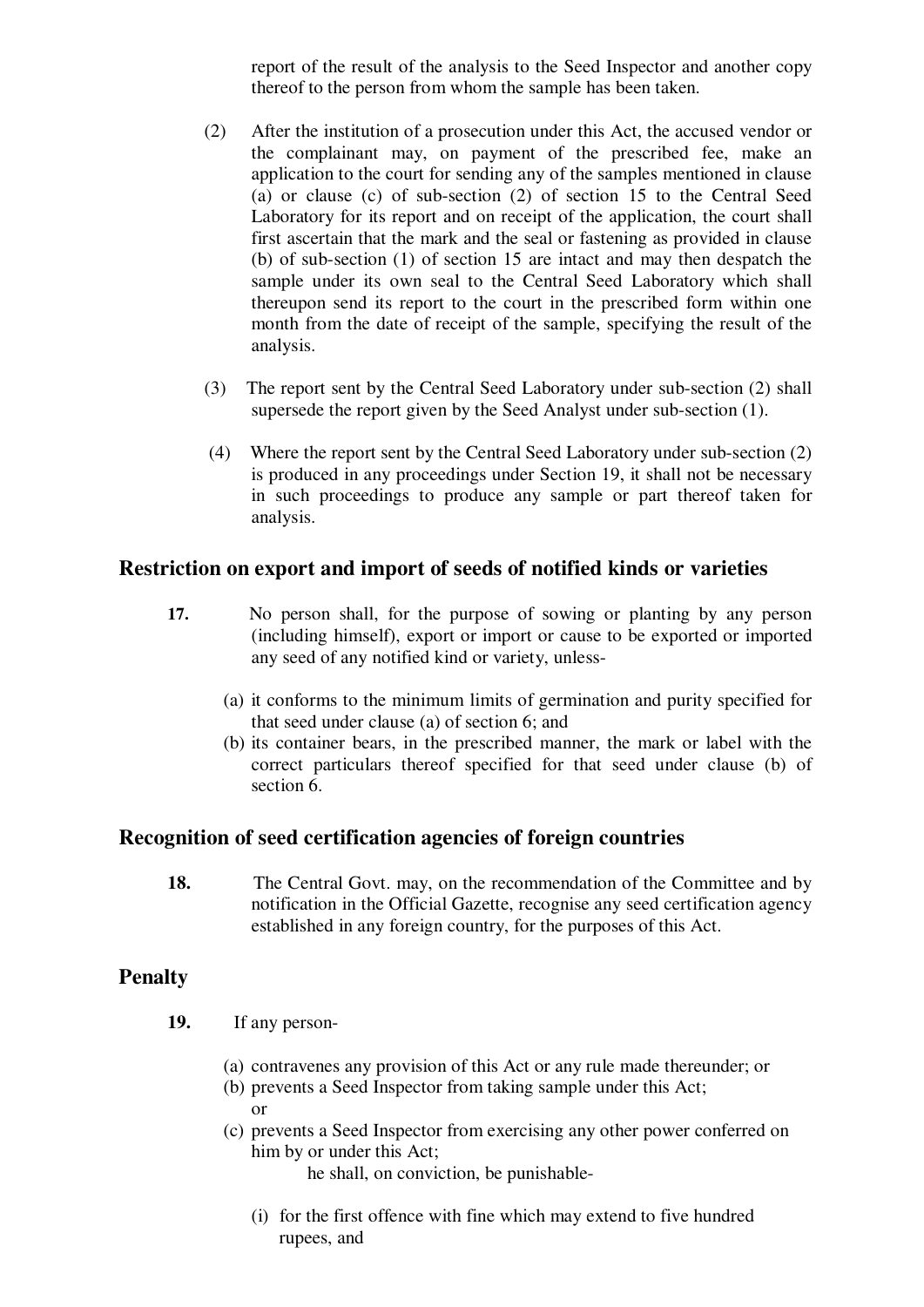(ii) in the event of such person having been previously convicted of an offence under this section, with imprisonment for a term which may extend to six months, or with fine which may extend to one thousand rupees, or with both.

# **Forfeiture of property**

**20**.When any person has been convicted under this Act for the contravention of any of the provisions of this Act or the rules made thereunder, the seed in respect of which the contravention has been committed may be forfeited to the Government.

# **Offences by companies**

**21.** (1) Where an offence under this Act has been committed by a company, every person who at the time the offence was committed was in charge of, and was responsible to the company for the conduct of the business of the company, as well as the company, shall be deemed to be guilty of the offence and shall be liable to be proceeded against and punished accordingly:

> Provided that nothing contained in this sub-section shall render any such person liable to any punishment under this Act if he proves that the offence was committed without his knowledge and that he exercised all due diligence to prevent the commission of such offence.

 (2) Notwithstanding anything contained in sub-section (1), where an offence under this Act has been committed by a company and it is proved that the offence has been committed with the consent or connivance of, or is attributable to any neglect on the part of, any director, manager, secretary or other officer of the company, such director, manager, secretary or other officer shall also be deemed to be guilty of that offence and shall be liable to be proceeded against and punished accordingly.

 *Explanation.* – For the purpose of this section,-

- (a) "company" means any body corporate and includes a firm or other association of individuals; and
- (b) "director", in relation to a firm, means a partner in the firm.

# **Protection of action taken in good faith**

**22.** No suit, prosecution or other legal proceeding shall lie against the Government or any officer of the Government for anything which is in good faith done or intended to be done under this Act.

## **Power to give directions**

**23.** The Central Government may give such directions to any State Government as may appear to the Central Government to be necessary for carrying into execution in the State any of the provisions of this Act or of any rule made thereunder.